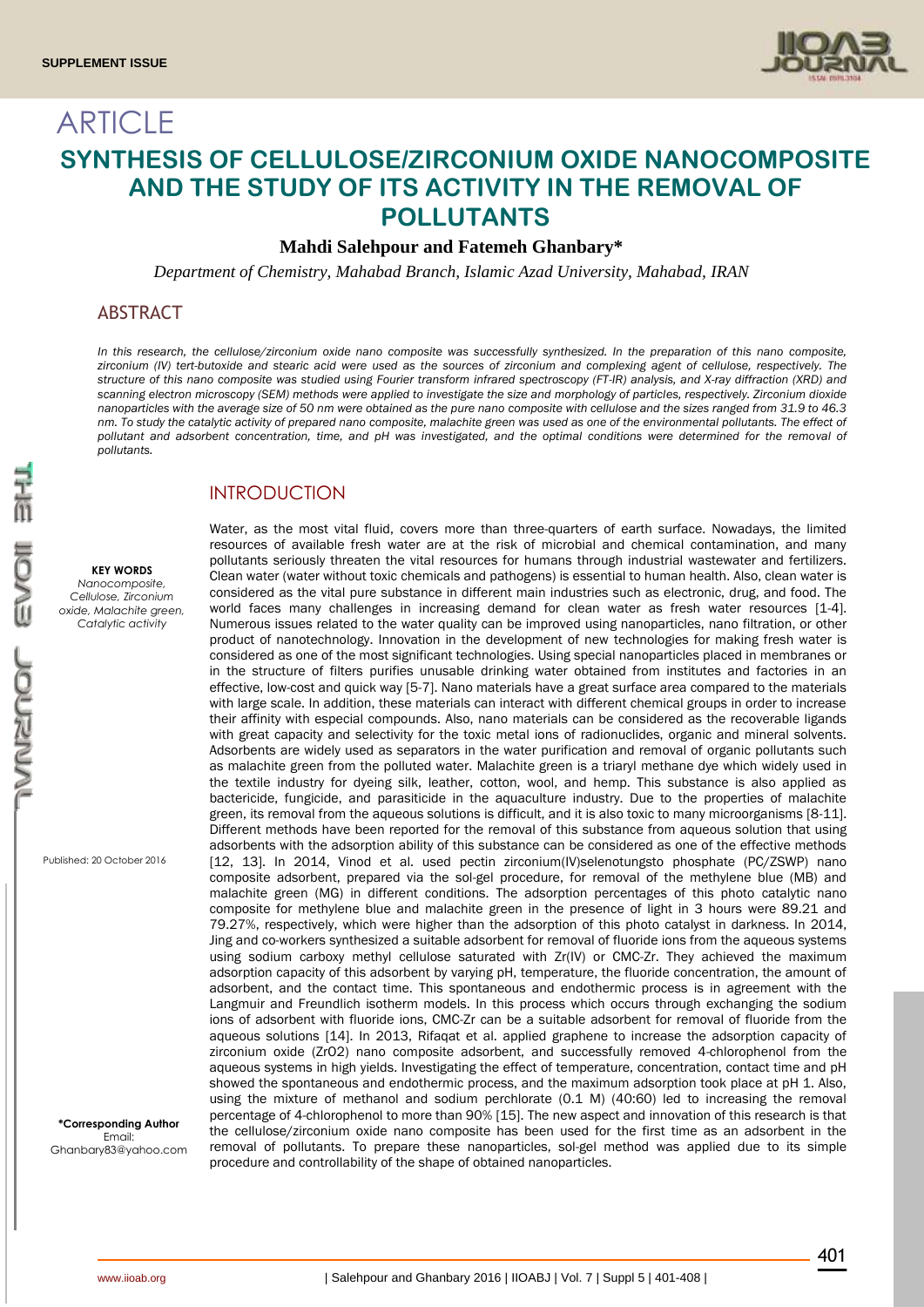

# MATERIALS AND METHODS

#### Materials

Zirconium (IV) tert-butoxide, cellulose, stearic acid, malachite green, sodium hydroxide, hydrochloric acid, and acetone were purchased from the Merck company in Germany. Deionized water was used in the experiments.

#### **Instruments**

The Fourier Transform Infrared spectrometry (FT-IR) device with the model of PerkinElmer Spectrometer RX1FT-IR was used to confirm the synthesized nanoparticles. The size of nanoparticles was determined by X-Ray Diffraction (XRD) instrument with (XRD)PTS 3003 model. Scanning electron microscopy (SEM) device with EM 3200 model, made by KYKY Company, was performed for investigating the structure and morphology of samples. The adsorption of samples and their pH were measured using Perkin Elmer UV/Vis 25 spectrophotometer and METTLER TOLEDO pH meter, respectively.

## Methods

#### Preparation of zirconium dioxide nanoparticles

Stearic acid (569 g, 2 mol) was melted in a beaker at 73  $\Box$ C, then, zirconium (IV)tert-butoxide (383.7 g, 1 mol) was added to the mixture and stirred using a magnet. Afterwards, the mixture was heated in an oven at 300 and 400  $\Box$ C for 60-70 min, and all impurities related to the stearic acid were taken out as H2O, CO2, and CO. Then, the temperature increased to 850-900  $\Box$  C for calcination, and remained fixed for 5 hours. After the completion of this step, the mixture was cooled, and zirconium dioxide nanoparticles were obtained.

#### Preparation of cellulose-zirconium dioxide

Cellulose (4.5 g) and zirconium dioxide (0.5 g) (cellulose: zirconium, 90:10) were poured in a beaker, and some acetone amount of was added as the solvent. Then, the mixture was heated and stirred using a magnet. After drying the mixture by heating, the cellulose/zirconium nano composite was achieved.

# RESULTS AND DISCUSSION

Fourier transform infrared spectroscopy (FT-IR)

## FT-IR spectra of zirconium dioxide

[Fig. 1] illustrates the FT-IR spectra of pure synthesized zirconium dioxide nanoparticle. It shows the structural properties of nanoparticle. Two peaks at 517.88 and 618.06 cm-1 demonstrate the vibrations of Zr-O in tetragonal zirconium oxide.



#### **Fig. 1:** FT-IR spectra of pure zirconium dioxide nanoparticle.

……………………………………………………………………………………………………………………………

## FT-IR spectra of pure cellulose

As depicted in [Fig. 2], absorption band at 3421.91 cm-1 shows stretching vibration of OH groups present in the cellulose structure.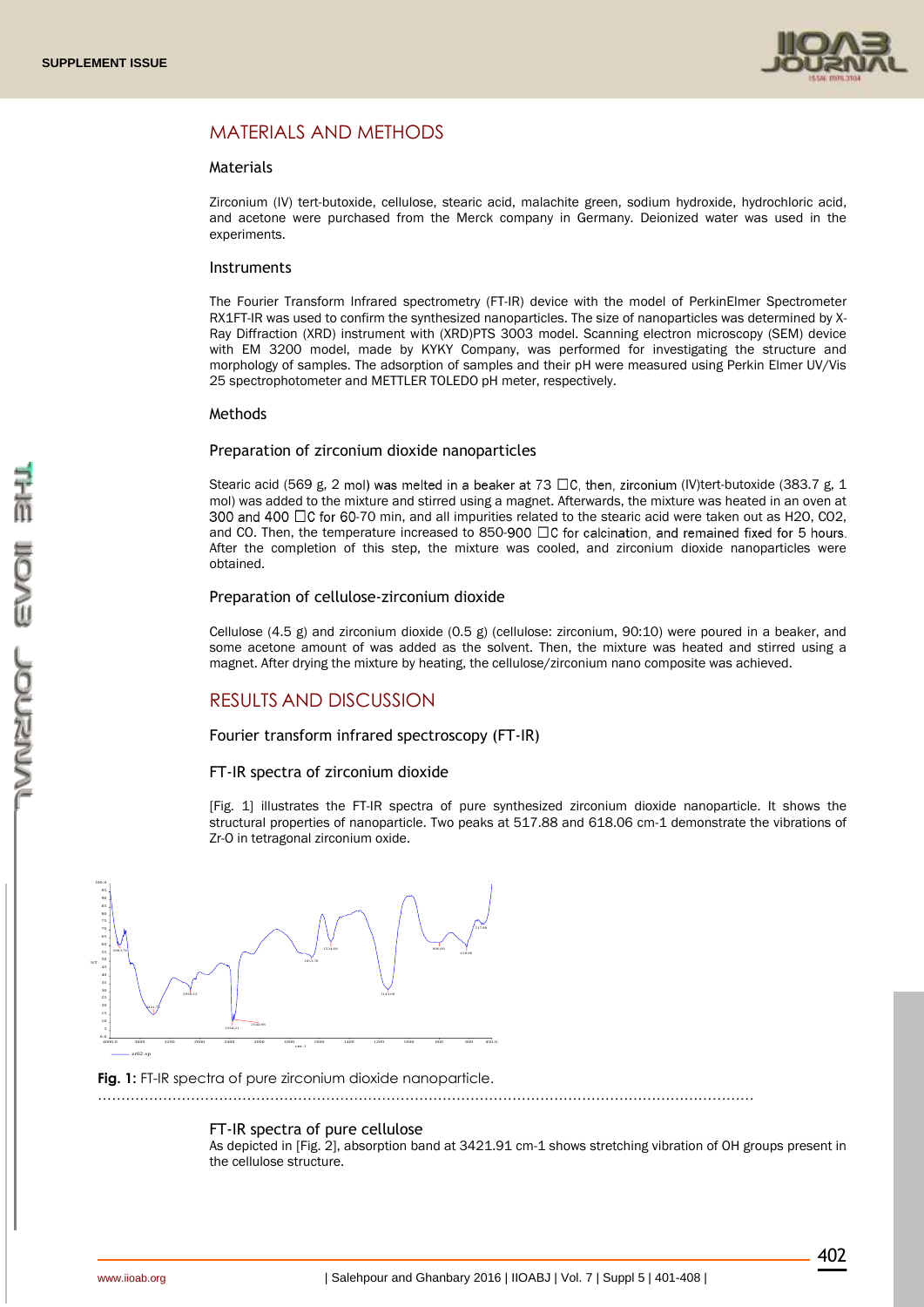



## **Fig. 2:** FT-IR spectra of pure cellulose.

FT-IR spectra of cellulose/zirconium dioxide nano composite

……………………………………………………………………………………………………………………………

[Fig. 3] presents the FT-IR spectra of cellulose-zirconium dioxide nano composite. In fact, it shows the structural properties of nano composite. Two peaks at 517.88 and 618.06 cm-1 depict the vibrations of Zr-O in zirconium oxide, and the absorption band at 3421.91 cm-1 illustrates the stretching vibration of OH groups present in the cellulose structure.



**Fig. 3:** FT-IR spectra of cellulose-zirconium dioxide nano composite. ……………………………………………………………………………………………………………………………

# XRD spectra of cellulose-zirconium dioxide nano composite

[Fig. 4] depicts the XRD image of zirconium dioxide nanoparticles. According to the obtained results, the prepared nanoparticle is cubic which is completely in agreement with the single crystal XRD. To calculate the average size of crystalline particles based upon the XRD spectra, Debye-Scherrer equation was used as follows [16]:

Equation 1: 
$$
\tau = \frac{K\lambda}{\beta \cos\theta}
$$

Where k is a constant amount equal to 0.89;  $\lambda$  is X-ray wavelength equal to 0.154056;  $\beta$  is the width of peak at half the maximum, and  $\theta$  is the half of diffraction angle.



**Fig. 4:** XRD spectra of cellulose-zirconium dioxide nano composite.

……………………………………………………………………………………………………………………………

Scanning electron microscopy (SEM)

SEM spectra of zirconium dioxide nanoparticle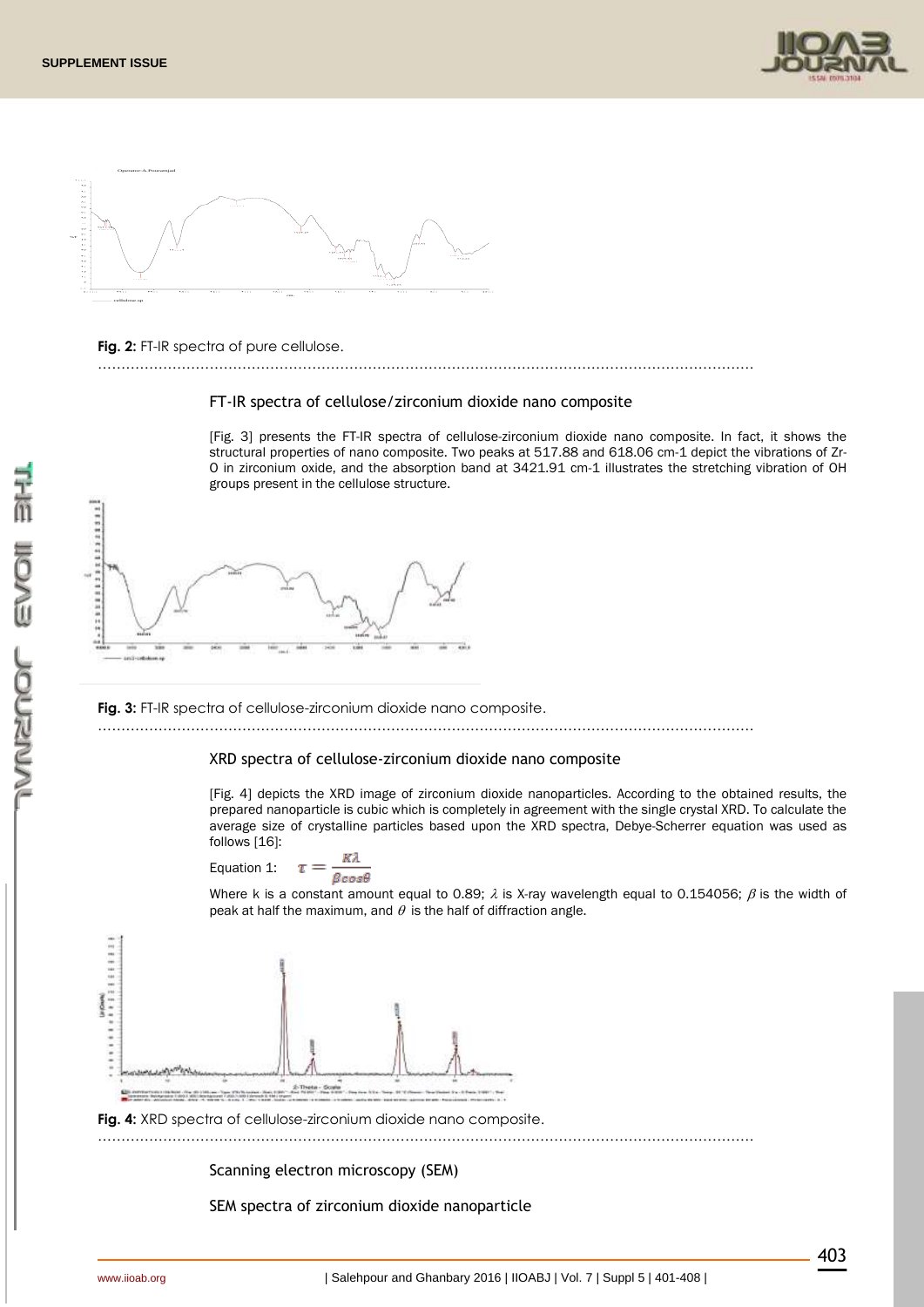

As illustrated in [Fig. 5], SEM image shows the morphology of zirconium dioxide nanoparticles. These nanoparticles were distributed spherically throughout the sample. Zirconium dioxide nanoparticles are observable with the size of 50 nm.



**Fig. 5:** SEM image of zirconium dioxide nanoparticle.

# SEM spectra of cellulose-zirconium dioxide nano composite

……………………………………………………………………………………………………………………………

The morphology of synthesized nano composite was studied using SEM analysis. As can be seen from [Fig. 6], zirconium dioxide nanoparticles were distributed on the cellulose surface as a substratum. The size of particles was in the range of 31.9 to 46.3 nm. The size of the smallest particle of zirconium dioxide is 31.9 nm. The appropriate homogenity and distributaion of particles are observable in SEM image.



**Fig. 6:** SEM image of cellulose-zirconium dioxide nano composite.

……………………………………………………………………………………………………………………………

#### Investigating the catalytic activity of cellulose-zirconium dioxide nano composite

To investigate the catalytic activity of cellulose-zirconium dioxide nano composite, malachite green was used as a pollutant. The effect of different parameters such as the amount of adsorbent, pH, the concentration of malachite green, and time was studied.

#### The calibration graph of malachite green adsorption versus its different concentrations

To measure the concentration of MG, the absorption properties of this substance in UV-Vis region were used. Also, to determine the maximum wavelength in the range of 350-800 nm using double-beam spectrophotometer instrument, the adsorption graph was drawn for different concentration of malachite green (1-10 ppm). As presented in Scheme 7, malachite green has the maximum adsorption at wavelength of 625 nm. As a result, this wavelength was chosen for the measurement of malachite green concentration.



**Fig. 7:** UV-Vis spectra of MG solution (0-10 ppm).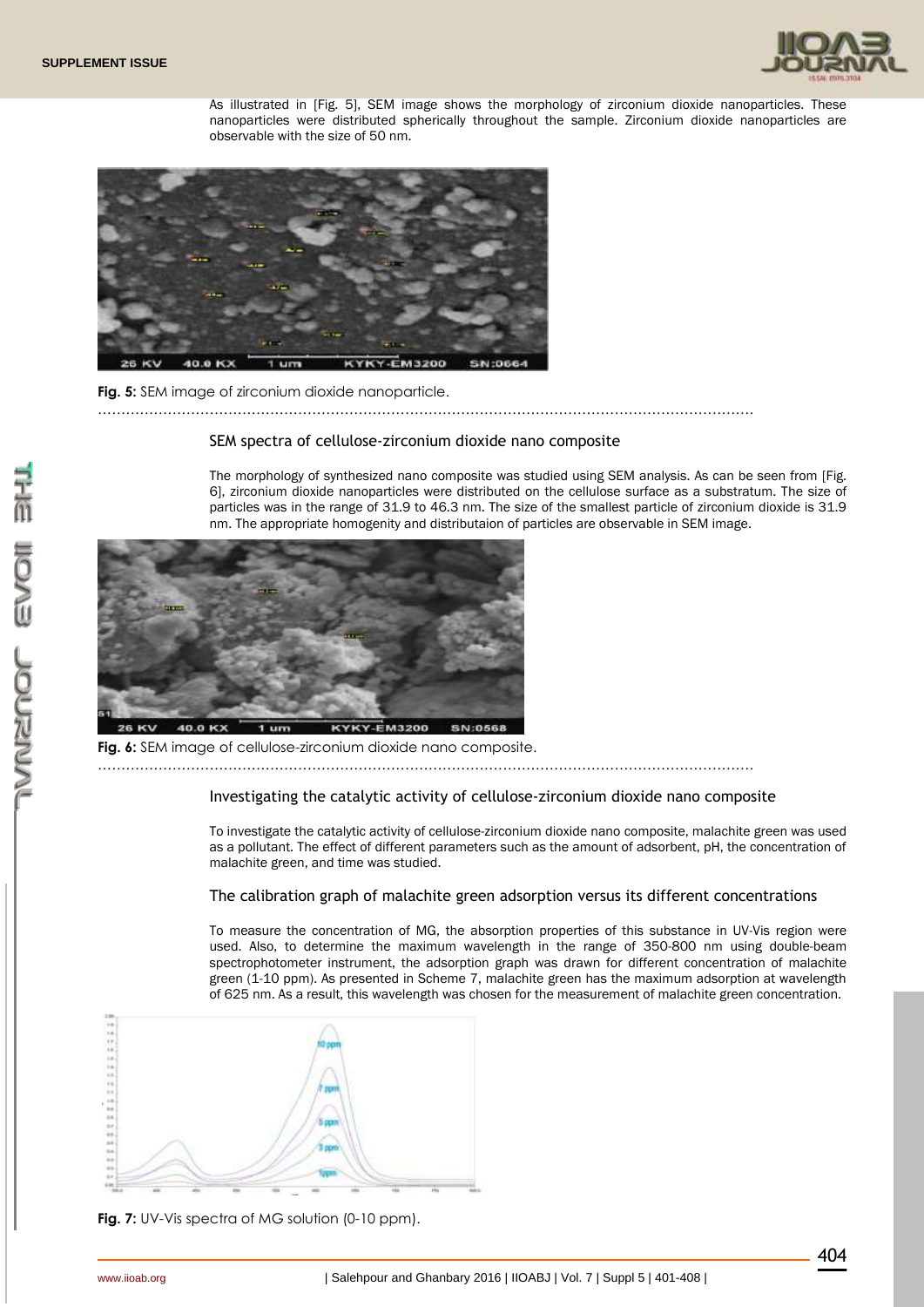

The calibration graph is essential for determining the concentration of samples which their color were removed by the adsorbent. So, different concentrations of malachite green were prepared, and their adsorption was measured at the wavelength of 625 nm. The calibration graph, depicted in [Fig. 8], was drawn based upon the results of [Table 1].

……………………………………………………………………………………………………………………………

**Table 1:** The changes of malachite green concentration and adsorption

| <b>Adsorption</b> | <b>MG concentration</b> |
|-------------------|-------------------------|
| 0.1976            |                         |
| 0.6014            | 3                       |
| 0.9742            | 5                       |
| 1.3745            |                         |
| 1.9104            | 40                      |



Fig. 8: The diagram of malachite green concentration versus different concentrations.

……………………………………………………………………………………………………………………………

To calculate the removal percent, equation 2 was used in different experiments: Equation 2:

 $c_{\text{o}-C_t}$ Removal Percent =  $C_0 \times 100$  (2)

## The study of optimal pH for the malachite green removal

One of the main parameters for the adsorption and removal of color pollutant is pH. To investigate and evaluate the effect of pH on the removal of malachite green from aqueous solutions, some experiments were conducted in different pH under the constant conditions of other parameters. As illustrated in [Fig. 9], the suitable pH for removal of color is 9.

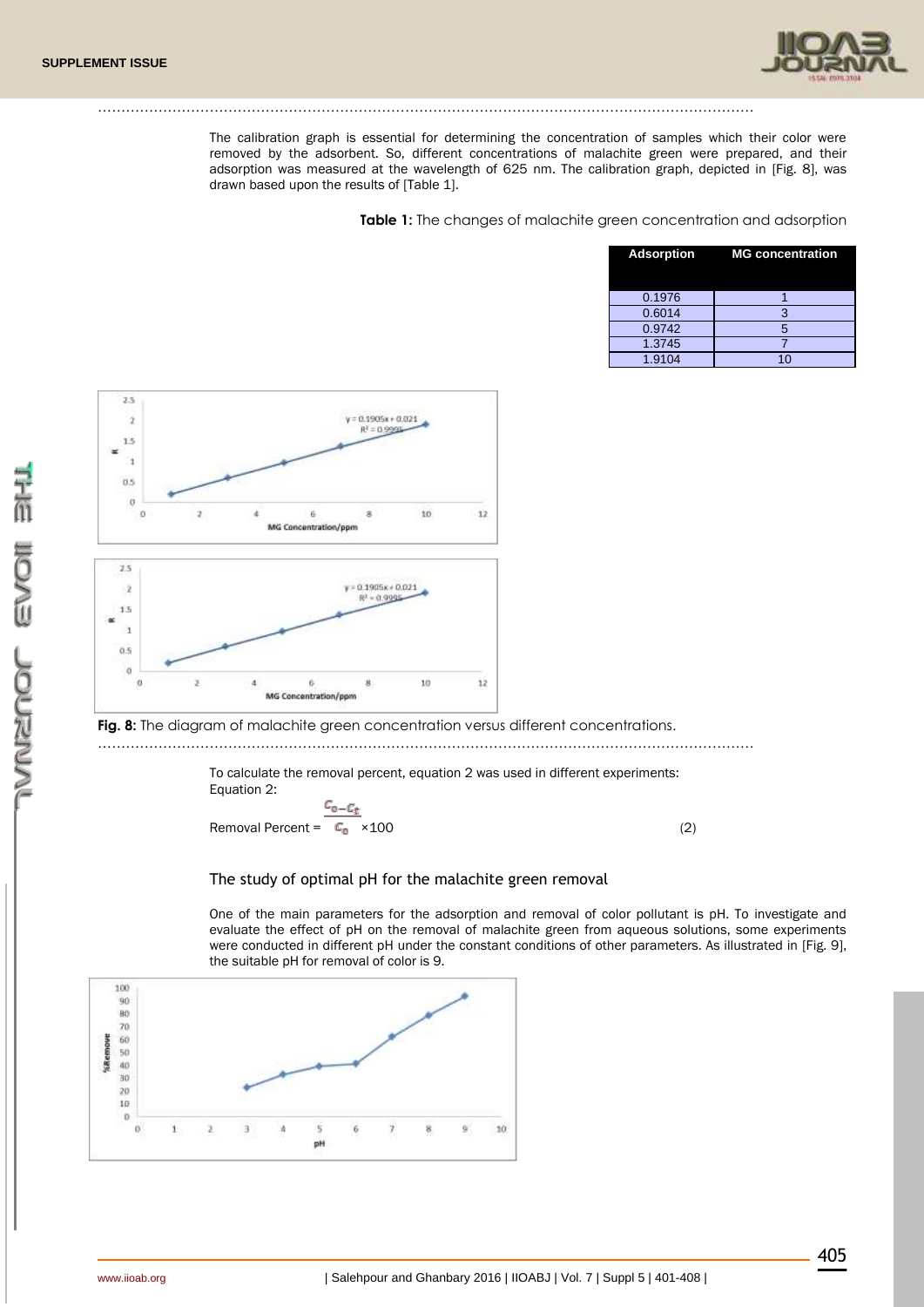





Studying the removal percentages of malachite green according to the amount of cellulose-zirconium dioxide nano composite adsorbent

……………………………………………………………………………………………………………………………

The increase of adsorbent raises the adsorption percentage or color removal. In fact, by increasing the amount of adsorbent, the available sites for adsorption was increased, so the color removal increases. If the amount of adsorbent is more than the optimized amount, overlapping the sites of adsorbent molecules decreases the adsorption. The optimal amount of adsorbent for removal of pollutant from the system is 0.7 g.



**Fig. 10:** The diagram of optimal amount of adsorbent for malachite green removal. ……………………………………………………………………………………………………………………………

# Investigating the removal percentages of malachite green based upon time

According to the diagram, rising time increases the removal percent. The highest removal percent occurs at t = 80 min. After t = 80 min, the removal percentage of malachite green decreases slightly.



**Fig. 11:** The diagram of optimal time for removal.

Investigating the removal percentages of malachite green with different concentrations under the optimized conditions

……………………………………………………………………………………………………………………………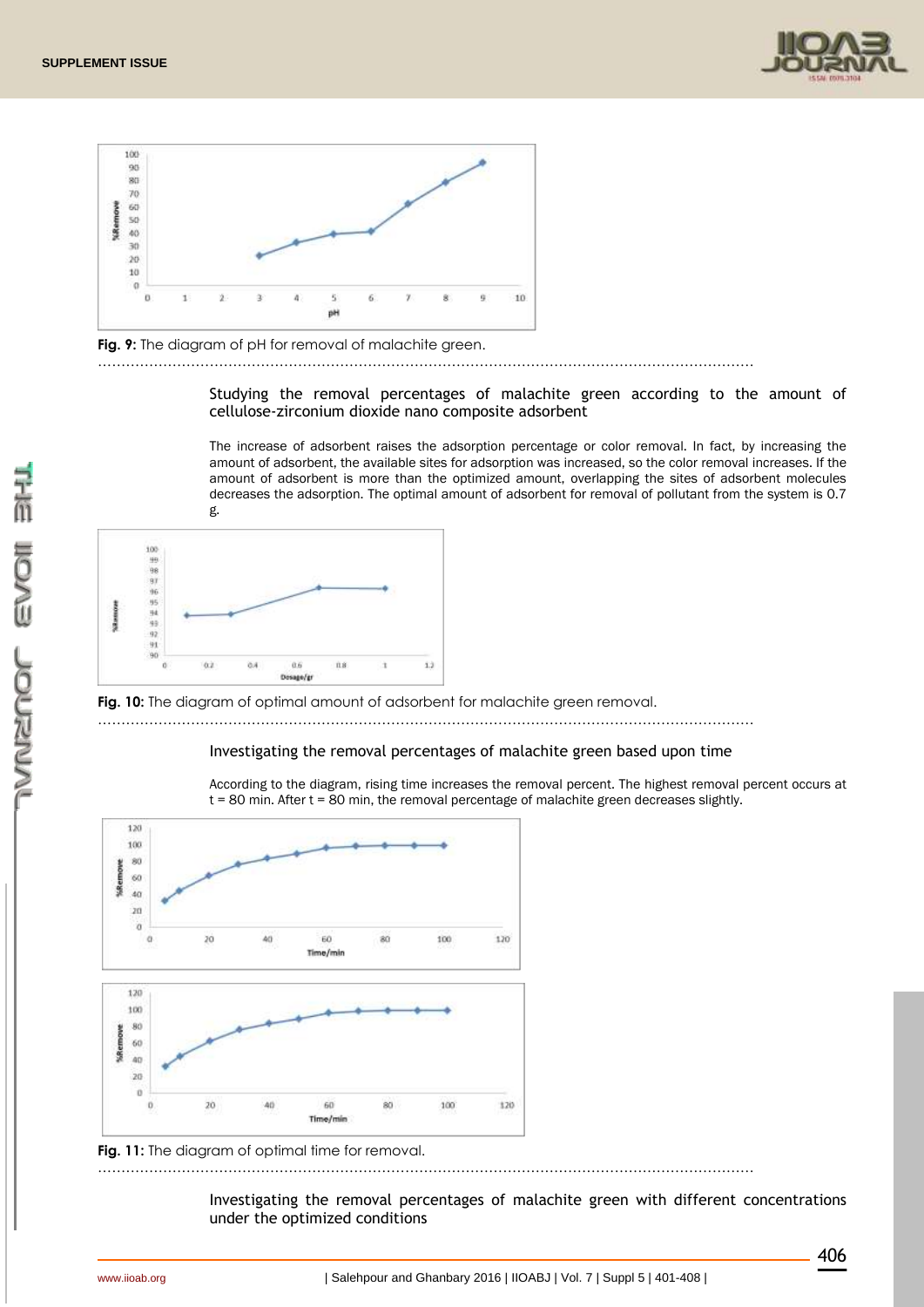

[Fig. 12] shows the diagram of removal percent versus pollutant concentration under the optimized conditions (pH = 9,  $t = 80$  min using 0.7 g of adsorbent). Increasing the initial concentration of color decreases the adsorption percent. The initial concentration is a driving force for overcoming the resistance of all dyes between aqueous and solid phases. As illustrated in Fig. 12, raising the concentration of dyes decreases the removal percent.



Fig. 12: The diagram of removal percent versus pollutant concentration.

……………………………………………………………………………………………………………………………

# **CONCLUSION**

The cellulose-zirconium dioxide nanoparticle was successfully synthesized. To investigate the catalytic activity of this nanoparticle, malachite green was used as a pollutant. The effect of various operating parameters on the malachite green removal was studied. The results showed that the highest percentage of removal occurs at pH = 9 and t = 80 min using 0.7 g of adsorbent and 10 ppm concentration of pollutant.

CONFLICT OF INTEREST

There is no conflict of interest.

#### ACKNOWLEDGEMENTS

The authors would like to thank Islamic Azad University of Mahabad branch for financial supports

#### FINANCIAL DISCLOSURE None

# **REFERENCES**

- [1] Ghanbary F, Jafarian A. [2011] Preparation and Photo catalytic Properties of Silver Doped Titanium Dioxide Nanoparticles and Using Artificial Neural Network for Modeling of Photo catalytic Activity, Australian Journal of Basic and Applied Sciences. 5(12): 2889-2898.
- [2] Modirshahla N, Behnajady MA, Ghanbary F. [2007] Decolorization and mineralization of C.I. Acid Yellow 23 by Fenton and photo-Fenton processes. Dyes and Pigments. 73(3): 305–310.
- [3] Chen J, Li G, He Zh. [2011] Adsorption and degradation of model volatile organic compounds by a combined titania– montmorillonite–silica photocatalyst, J Hazard. Mater. 190: 416–423.
- [4] Jevprasesphant R, Penny j, Attwood D, McKeown NB, D'Emanuele A. [2003] Engineering of dendrimer surfaces to enhance transepithelial transport and reduce cytotoxicity, Pharm. Res. 20(10): 1543-1550.
- [5] Aorkas M, Tsiourvas D, Paleos CM. [2003] Functional dendrimeric nano sponges for the removal of polycyclic aromatic hydrocarbons from water, Chem. Mater. 15(14): 2844–2847.
- [6] Ghanbary F, Modirshahla N, Khosravi M, Behnajady MA. [2012] Synthesis of TiO2 nanoparticles in different thermal conditions and modeling its photo catalytic activity with artificial neural network. Journal of Environmental Sciences. 24(4): 750–756.
- [7] Andria nainarivelo M, Corriu RJP, Leclercq D, Mutin PH, Vioux A. [1997] Non hydrolytic sol–gel process: aluminium

and zirconium titanate gels. J Sol-Gel Sci. Technol. 8: 89– 93.

- [8] Ginder JM, Richter AF, MacDiarmid AG, Epstein A.J. [1987] Insulator-to-metal transition in poly aniline, J Solid State Communications. 63 (2): 97–101.
- [9] Lunsing H, De Haan WE. [1993] Experiences in the Dutch paper and board industry in reducing the fresh water consumption, Pap. Technol. Ind. 11: 305–308.
- [10] Negro C, Blanco A, Vicedo B, Tijero J. [1999] Overview ZLE for pulp and paper mills, Invest. Te cnica Papel. 142: 413–417.
- [11] Koppol A, Bagajewicz M, Dericks B, Savelski M. [2003] On zero water discharge solutions in the process industry. Adv. Environ. Res. 8: 151–171.
- [12] Baek MH, ljagbemi CO, Kim DS. [2010] Removal of Malachite Green from aqueous solution using degreased coffee bean, J Hazard Mater. 176(1-3): 820-828.
- [13] Rais A, Rajeev K. [2010] Adsorption studies of hazardous malachite green onto treated ginger waste, Journal of Environmental Management. 91: 1032–1038.
- [14] Jing W, Xiaoyan LB, Xuegang Lupa B, Yufeng L. [2014] A sorbent of carboxy methyl cellulose loaded with zirconium for the removal of fluoride from aqueous solution, Chemical Engineering Journal. 252:415-422.
- [15] Rifaqat AKR, Sneha S, Braj RS, WasiKhan AH, [2014] Synthesis and characterization of surface modified graphene–zirconium oxide nano composite and its possible use for the removal of chloro phenol from